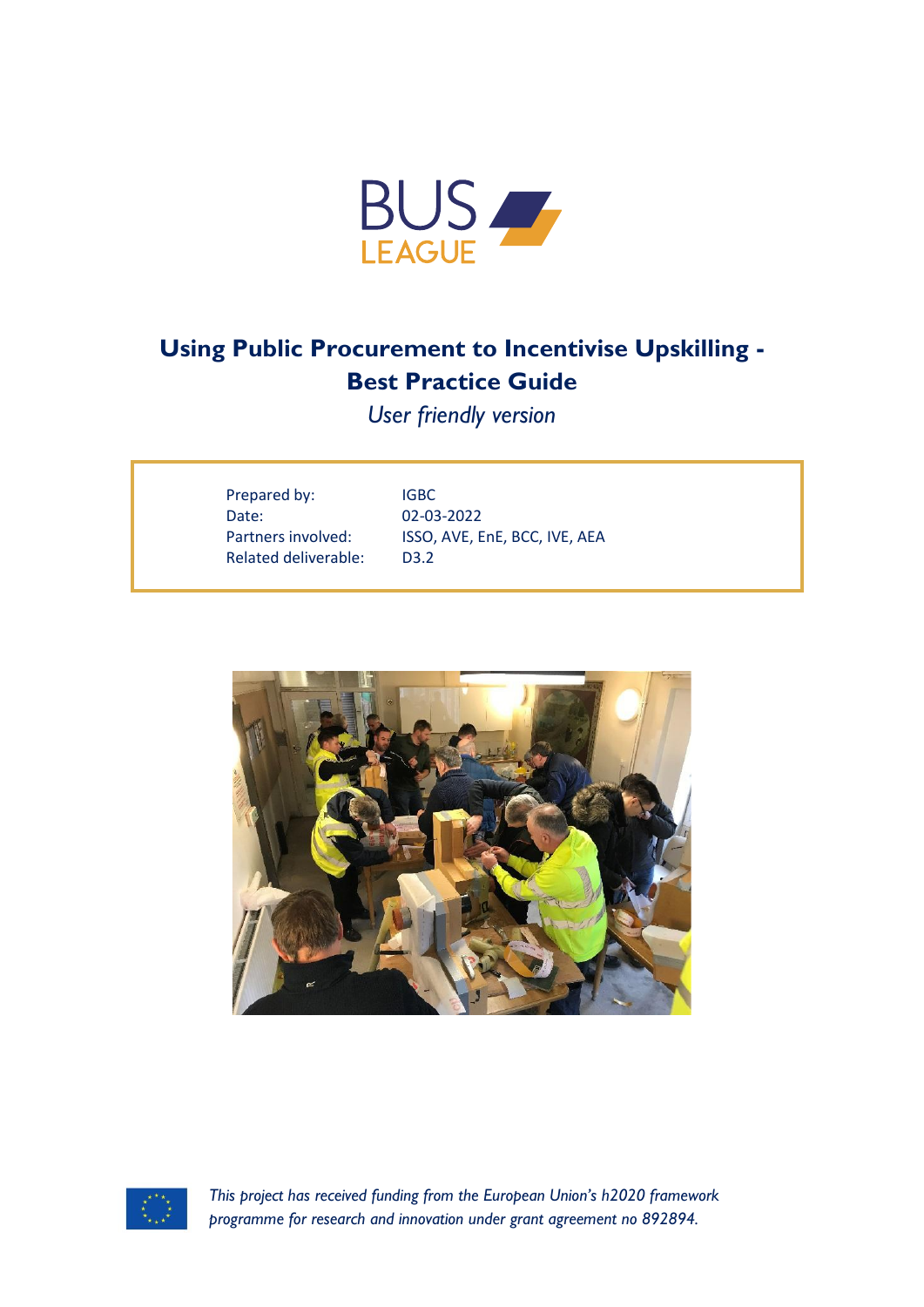## **DESCRIPTION**

The building sector offers a large untapped potential for cost-effective energy and carbon savings. However, to successfully decarbonise Europe's building stock, middle- and senior-level building professionals as well as trade professionals must upskill in sustainable energy-efficient construction.

**As the largest single consumer in the EU economy, the public sector can use its purchasing power to influence the market**. Green Public Procurement (GPP) can stimulate the provision of more resource-efficient, less polluting goods, services and works within the marketplace. **By using GPP, public authorities can provide industry with real incentives for upskilling, and other stakeholders with the confidence they need to upgrade their buildings.** 

**Public procurement can support energy efficiency upskilling both directly and indirectly.** Directly, through the use of competency-based clauses and energy efficiency training clauses, and indirectly, for instance by introducing quality check going beyond regulatory standards.

#### **COMPETENCY-BASED CLAUSES**

**[Directive 2014/24/EU](https://eur-lex.europa.eu/legal-content/EN/TXT/?uri=celex%3A32014L0024) explicitly states that the organisation, qualification and experience of staff assigned to performing a contract** (where the quality of the staff assigned can have a significant impact on the level of performance of the contract) **can be a criterion for awarding a contract**. **For complex contracts such as building contracts it can usually be expected that the quality of the project managers, design team, specialist consultants and contractors can have a significant impact on the performance of a project**.

#### **TRAINING CLAUSES**

Training clauses allow public procurers to require companies winning highly ambitious projects (reaching the NZEB standard or beyond) to train their staff in energy efficiency. This type of clause is currently in-use in the Hauts-de-France region (France), where the companies winning these projects must train staff working on a project (construction workers and site supervisors) in energy efficiency.

This document **captures best practice from across Europe on how to use public procurement to incentivise energy efficiency upskilling, covering both** *indirect* **and** direct ways to incentivise upskilling through public procurement. All the examples provided are fully compliant with EU tendering rules. The report also highlights the importance of highquality guidance document and templates.

**The objective of the report is first and foremost to support and inspire project partners and public bodies as they test the energy efficiency training clause and/or the competency-based clause in 2022.** However, given labour and skills shortages



*This project has received funding from the European Union's h2020 framework programme for research and innovation under grant agreement no 892894.*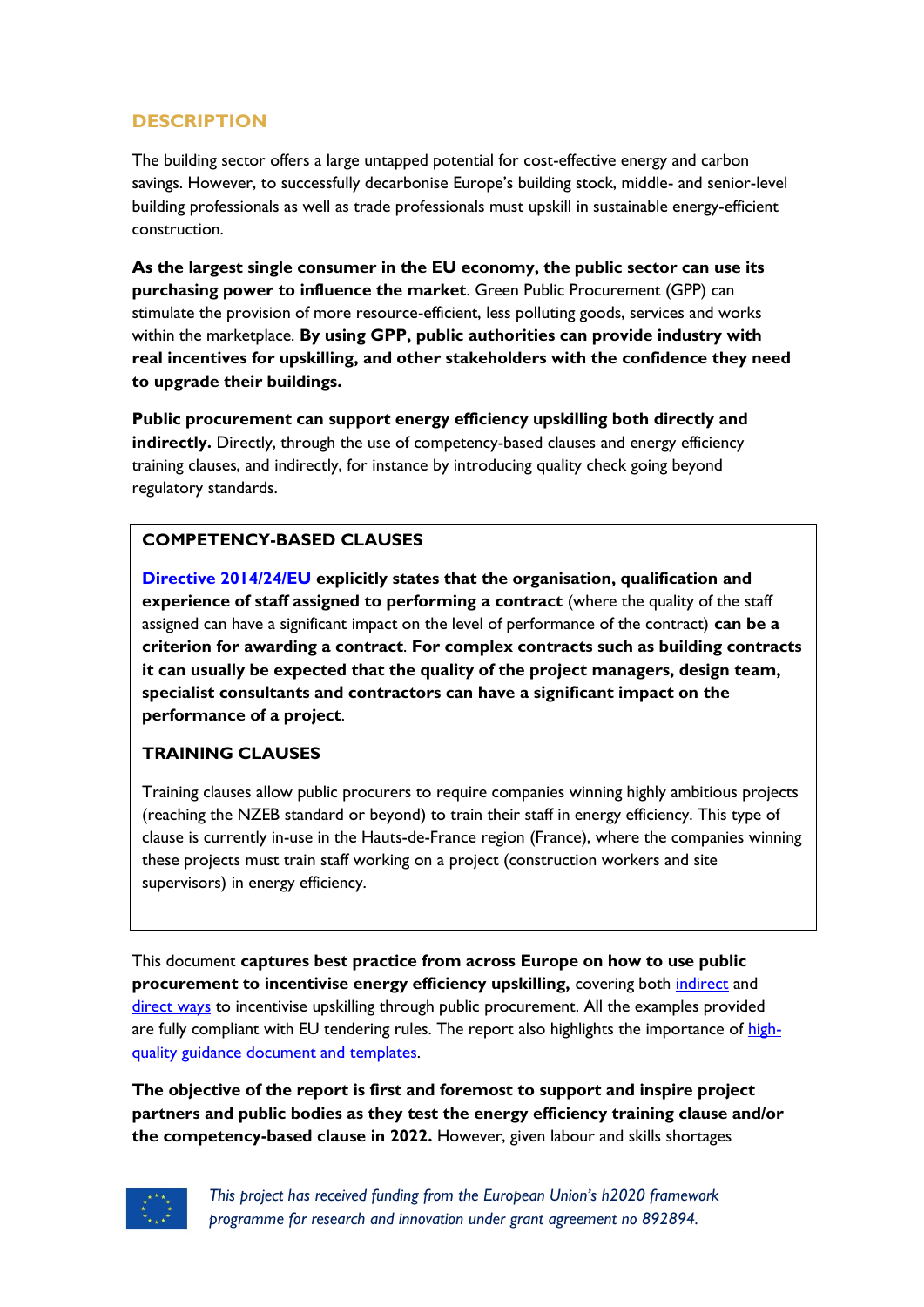represents one of the main risks to the successful decarbonisation of buildings across the continent, it is hoped that the report would also inspire public bodies that are not involved in this pilot.

## **BEST PRACTICE PRESENTED IN THE DOCUMENT**

- Indirect use of public procurement to drive energy efficiency upskilling
	- o Case Study: Social Return on Investment (NL)
	- o Case Study: Introducing Ambitious Airtightness Standards in Public Procurement (AU)
- Direct use of public procurement to incentivize energy efficiency upskilling
	- o Case Study: Energy Efficiency Training Clause in France
	- o Case Study: Energy Efficiency Training Clause in Ireland
	- o Case Study: Energy Efficiency Training Clause in Bulgaria
- Using public procurement to incentivize energy efficiency upskilling The role of highquality guidance documents
	- o Case Study: The Importance of High-Quality Guidance Documents (ES)

### **KEY RECOMMENDATIONS**

Additional case studies will be gathered and analysed over the next few months, but the six case studies presented in this document **have allowed the BUSLeague team to put together some key recommendations for public bodies that may be interested in using public procurement to incentivise upskilling**. These initial recommendations are presented below:

- Public procurement can be used to incentivise energy efficiency upskilling both directly (e.g., through energy efficiency training clause and competency-based clauses) and indirectly (e.g., by introducing higher quality standards).
- New requirements must be developed in close cooperation with a broad range of stakeholders, including industry. Public bodies must be fully transparent about the process.
- Given the additional work associated with the introduction of additional requirements, energy-efficiency training clauses are typically used for ambitious projects (often going beyond minimum building regulations) over a certain size  $(\epsilon)$ .